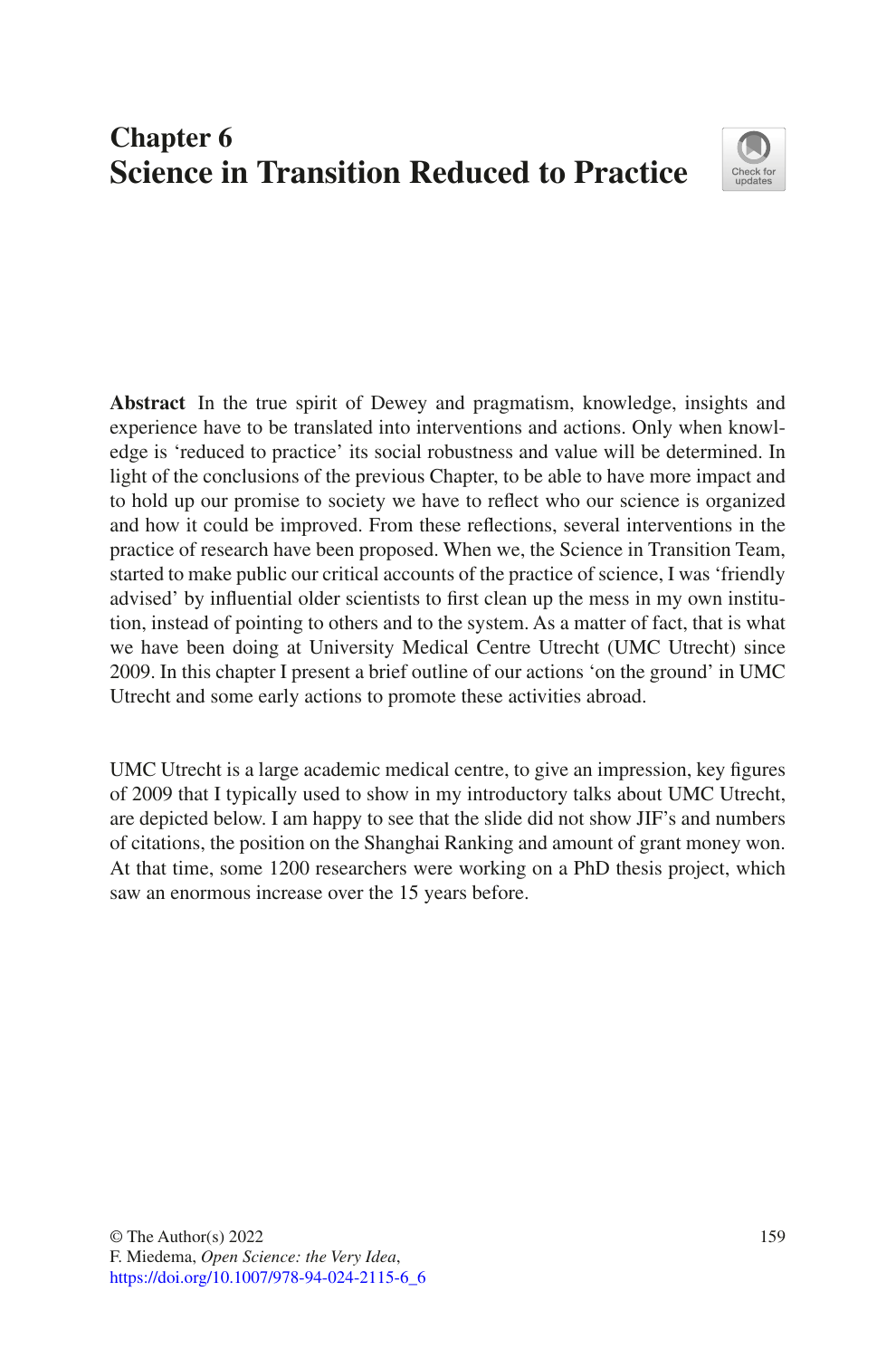#### University Medical Center Utrecht Research, education and care



- The UMC Utrecht was founded in 2000 through the merger of the Academic Hospital, Wilhelmina Children's Hospital (WKZ) and the Medical Faculty of Utrecht University
- *11.000 employees,*
- *1000 beds,*
- *3500 students,*
- *2200 scientific papers*
- *200 PhD thesis defenses*
- *2,340 births*
- *634 deceased*
- *41,400 hours of surgery*
- *1,620,928 website visitors*
- *820,000 meals*
- *2,210 tons of waste*



# **6.1 The Matrix**

In September 2008 in the USA the Lehman Brothers Bank was not bailed out and had fallen. Because of these and other ominous signs in the months before, we realized that the fnancial crisis was imminent and visible and was going to hit major banks and fnancial instituters in Europe as well. We anticipated a serious collapse of the economy in Europe but also in our country when we started the frst of January 2009 in a new composition of the Board of UMC Utrecht. The chairman, Professor Jan Kimpen was a paediatrician who had, before joining the board, been chairman of the Wilhelmina Children's Hospital, a division of UMC Utrecht. The third board member, Herman Bol, came from the fnancial sector. I had left Sanquin in 2004 to chair the department of immunology and of the Division Laboratory and Pharmacy since 2005. After a couple of months, we started to work on a new fve-year strategy. We had held discussions with our regional partners, the partners in university and corporate partners and patient-advocacy groups. We, in fact our our staff, evaluated the two strategies of the past decade and looked at potentially interesting examples of institutional research strategies abroad. The conclusions were quite interesting and refreshing. Our UMC had since 2000 been organized as a collection of divisions, small hospitals each based on a set of related medical disciplines like internal medicine, surgery, paediatrics, neurology and psychiatry, gynaecology, cardiology and pulmonology. A number of divisions were about enabling methods and technologies, as laboratory sciences, epidemiology, medical imaging, radiology,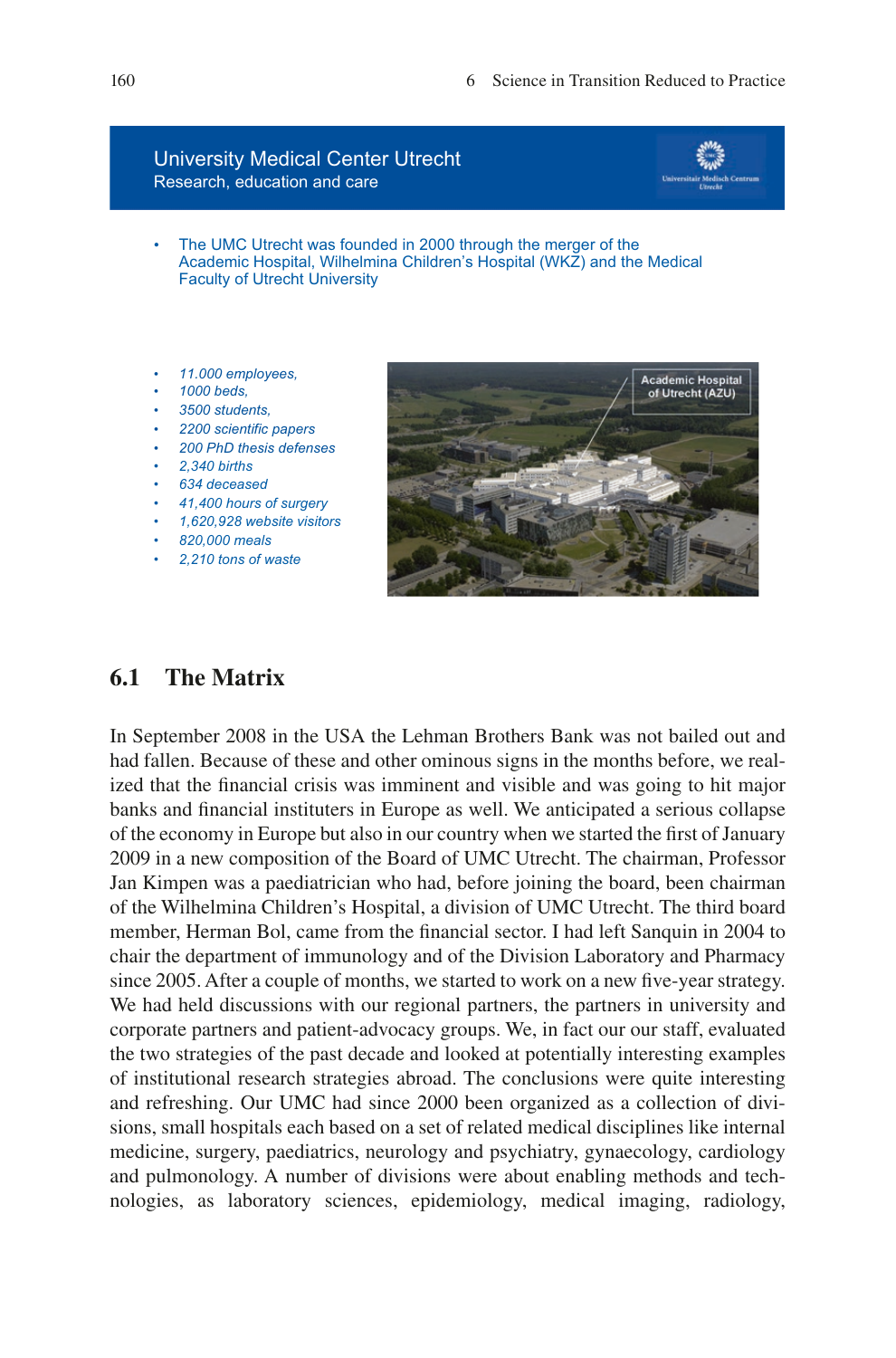molecular biology and clinical genetics. The divisions were very well organised, performed according to fnance- and production-related key performance indicators (KPI's) very well. The institute had because of that an excellent fnancial position. The divisions had their own overall strategies and goals which were discussed yearly with the board. For research, there had been a top-down formulated fve-year strategy, which the organization had experienced as very nice but abstract, not including very concrete milestones and goals. As division management was held accountable for staying with in their budgets, the incentives for entrepreneurship were low and collaborations over 'the borders' of divisions was problematic. There was a wide gap between basic pre-clinical research, most of it done in a semiseparate building and the more clinically oriented research in the hospital. The people in interviews complained that this was ineffcient for research and innovation of care but also for daily delivery of clinical care. This down-side to the governance model had been consciously considered against its advantages in 2000 by our predecessors in the Board, but as the institute came from an instable fnancial situation in 1998, sound fnancial results were the frst priority, and it was hoped that the organizational issues could be mitigated by wise leadership in the divisions. In our opinion, based on the evaluation of the past ten years, this appeared to have become increasingly problematic and required an intervention to facilitate and incentivize necessary collaborations between the divisions, both in clinical care as in research and innovation.

In light of this, after much deliberation, we decided to aim for a maximum of six large strategic research programmes that should be goal-oriented and connect relevant classical disciplines and divisions. The programmes should by defnition thus be multidisciplinary, bring the more fundamental, pre-clinical work in the context of the relevant clinical departments or extramural domains of prevention and public health. We anticipated that the programmes would be quite large but still should be focussed on a small number of concrete short-term and long-term public health or clinical targets. These programmes, we emphasized, should truly aim for impact in science and society. A small group of professors drafted 'terms of reference' to provide guidance to the writing of proposals and broadly also defned criteria for quality and feasibility once choices had to be made. Based on this groundwork, we invited our professionals to present ideas for strategic programmes.

In a one-day session early in 2010, with forty senior colleagues in the room, we democratically picked 22 of the best proposals from over sixty proposals that had been submitted. They were merged into six major disease-oriented programmes that each covered for their domain the whole spectrum of basic, applied and clinical research from the disciplines that involved. For example, in Personal Cancer Care researchers from epidemiology, medical oncology, molecular genetics, surgery, radiology but also representatives of patient advocacy groups and other stakeholders participate. Eventually, it was realized that we needed rehabilitation sciences and bioethics in such programmes as well. Because of the interactive loop, beyond the linear model, it was decided in the board that we called the new strategy *UMCU 3.0.*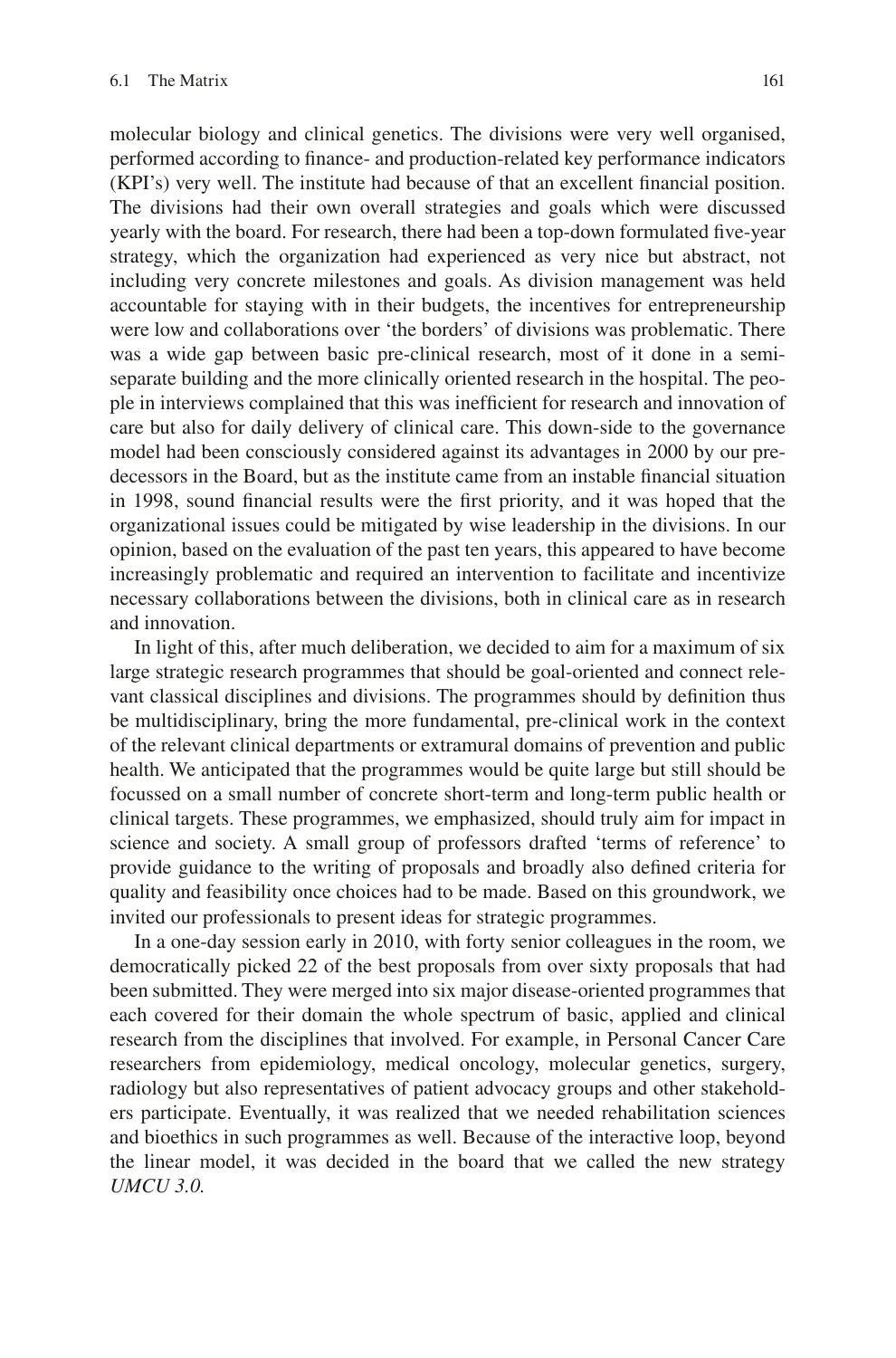

# **6.2 The Innovation Loop**

It is a bit beyond the scope of this book, but obviously most critical for the changemanagement we had engaged in, were management and administrative problems that come with building such multidisciplinary programs in a matrix organization with ten divisions that are disciplinary with respect to science and medicine. Building this type of programmes required collaboration and discussion across the classical boundaries of basic-applied, preclinical – clinical and between the different clinical disciplines that were organized in divisions with strong classical structures. Clinical disciplines are far more distinct that disciplines and felds of research. They link up to years of professional medical training and clinical work with severe and often distinct patterns of socialization for their professionals. In the case of oncology, professionals from internal medicine, pathology, surgery, radiotherapy, geriatrics and rehabilitation medicine need to seamlessly work together to achieve optimal patient care. As I discussed with regards to research, also here professional hierarchies, in which the professionals are socialized, covertly or explicitly are at play. In an academic (university) medical centre the 'feld' of research is intertwined with 'the field' of the medical profession each with their own power struggles and stratifcation as described in Chap. [3](https://doi.org/10.1007/978-94-024-2115-6_3) for research. With Bourdieu's *Distinction* in the back of my mind, I often realized that surgeons and internal medicine doctors are very different people indeed *(*Bourdieu, [2010](#page-19-0)*).* The complexity of this dual world of science and medicine should not be underestimated.

Because of this, successfully building consortia to form strategic programmes, requires real leadership and brinkmanship from many senior professionals. Negotiations between program and divisions about choices to be made regarding research topics and clinical work, investments and joint decisions about human resource management, hiring and promotion of personnel, were complex. These issues of '*alignment to the higher purpose'\** are classical and abundantly discussed in the literature on innovation, R&D and research management in research intensive industries (\* I borrowed 'the higher purpose' from Manfred Kets de Vries who has advised us on management issues in 2015). Even in institutions and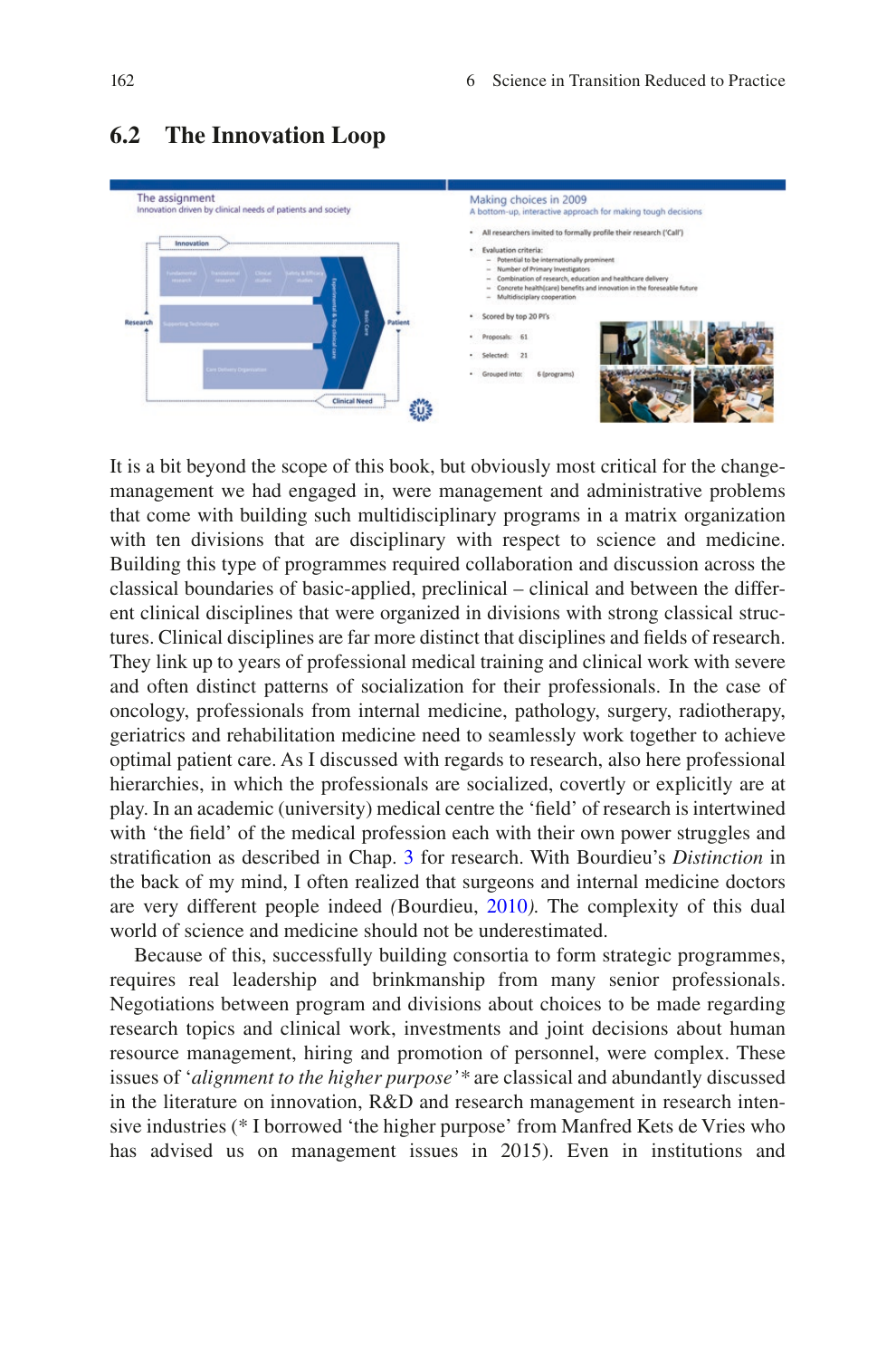corporations, like Philips or pharmaceutical companies were problem- and product-oriented research is normal, and despite a much higher corporate identity and shared value with the overall corporate goals, these interactions pose managerial challenges. It took literally years for, us, the institute to get used to the new organizational scheme. During my time as director of research in Sanquin, given the mission of Sanquin, our research was for a large part to be directed at the development of products and services related to development and safety of blood products. In those days I read the literature about managing top professionals and now and then in UMC Utrecht I went back to some of those books such as Maister's *True Professionalism* and *Third Generation R&D* by Roussel, Saad and Erickson (Maister, [1997;](#page-19-1) Roussel, Saad, & Erickson, [1991\)](#page-19-2). Interestingly, Mirko Noordegraaf and Paul Boselie, colleagues from the Utrecht School of Governance in 2012 showed interest to study our management intervention as a real-live case in their long-term research programme on public management. The key question in that program is how public organizations and private organizations with a public task deal with current social issues, how they shape their public responsibilities and deliver public value. Also though Noordegraaf's contact in an EU project I was invited to present our case in Bologna in April 2012 to thousand (!) representatives of hospital management in the Italian Region of Emilia Romagna. Later, in September 2014 I did my talk at a meeting with the Karolinska and Stockholm hospital system. Noordegraaf and Boselie joined forces with Margriet Schneider to establish the Utrecht University Focus Area Professional Performance in 2015. Margriet Schneider then was chair of the Division of Internal Medicine and later that year became Chair of the Board of UMC Utrecht.

The next five-year strategy, was initiated in 2014 when Mirjam van Velthuizen-Lormans, who had a long career already in UMC Utrecht before, became Board member. With this strategy that started January 2015 we took it to the next level. The 'innovation loop' was shown to be totally interactive engaging with regional, national and international academic and non-academic partners outside the walls of the institute. Therefore, the strategy was appropriately called 'Connecting U'. When I proudly presented the strategy at a 2014 Christmas party to our retired colleagues, a lady in the front loudly remarked that she thought it was a nice name, but perhaps better suited for an Utrecht public transport company. I agreed of course with a big smile, but politely retorted that we felt it was also very appropriate, and nice for an academic hospital serving and connecting with the greater Utrecht region.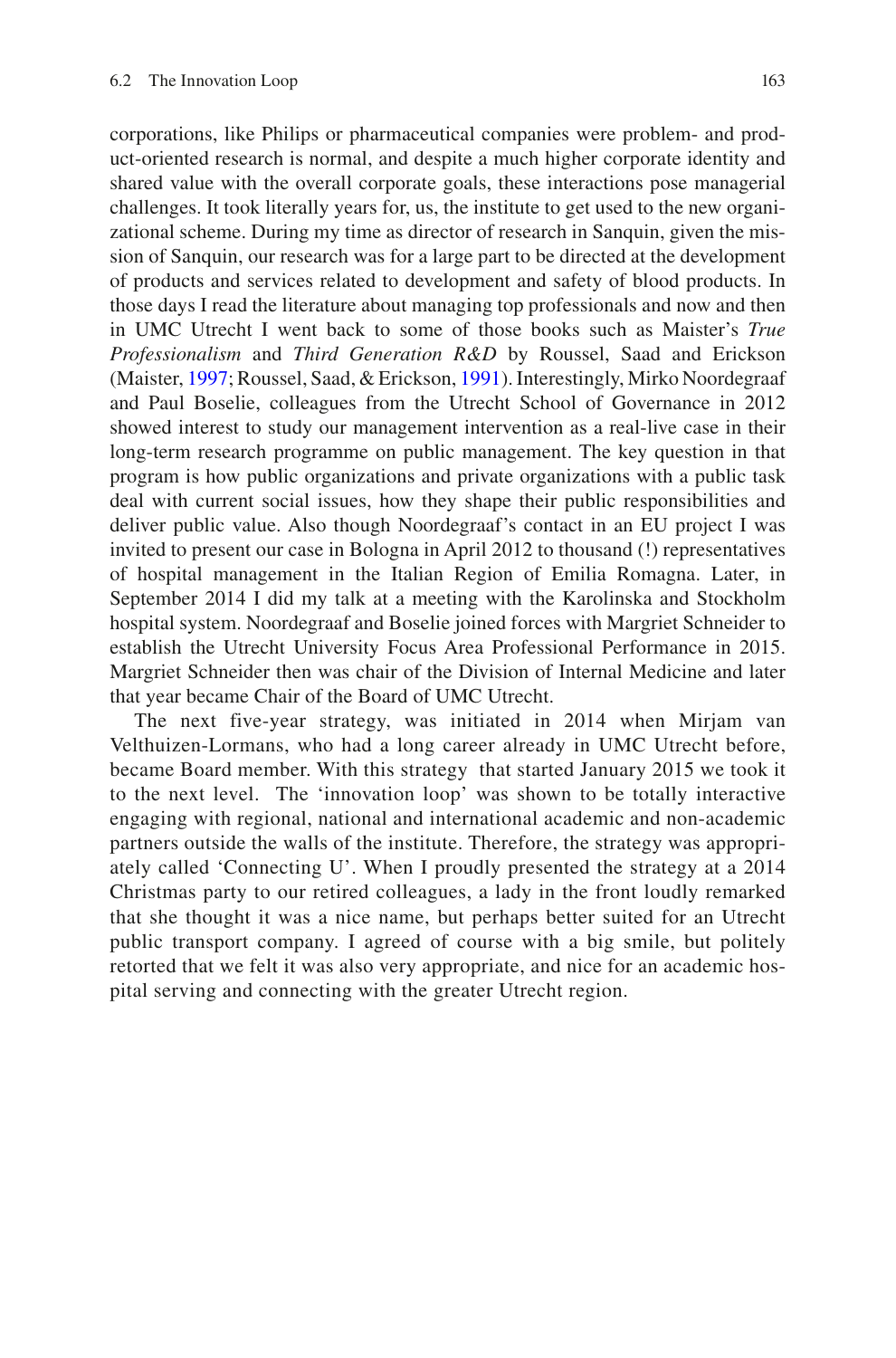

# Availability as a basis, programs at the core,

# **6.3 How Do You Want to Be Judged?**

There had been in our institute for over ffteen years already a strong focus on research. In line with what at these days was pretty normal, the more fundamental pre-clinical science was regarded the best, as was measured by the JIF of the venue of publication. Publication output, citations, JIF and top 10% of journals of the feld and in addition high profle personal grants and the amount of grant money that was brought in were used to score the research performance of divisions. This type of metrics was every three-year period used to determine the number of professors each of the divisions was entitled to have. As the total number of professorships was capped, this was a zero-sum game where every three years some divisions lost, some gained. Fortunately, only a limited fraction of intramural money was allocated to the divisions based on these indicators, in addition to monetary rewards for the number of awarded PhD's. As we have seen in Chap. [3](https://doi.org/10.1007/978-94-024-2115-6_3), this was since the years 2000 common practice in the Dutch and the wider European and international research landscape. UMC Utrecht in that respect was not at all atypical. In this strategy we did very well in publications, numbers of PhD's and grant money that was brought in. With our new strategy a year or two underway, however, we after some time had to admit that this incentive and reward system was not aligned with the different forms of science and academic output in the six multidisciplinary programs. In fact, we also realized that our research evaluation system did not acknowledge top professionals and clinicians engaged in more practical patient-driven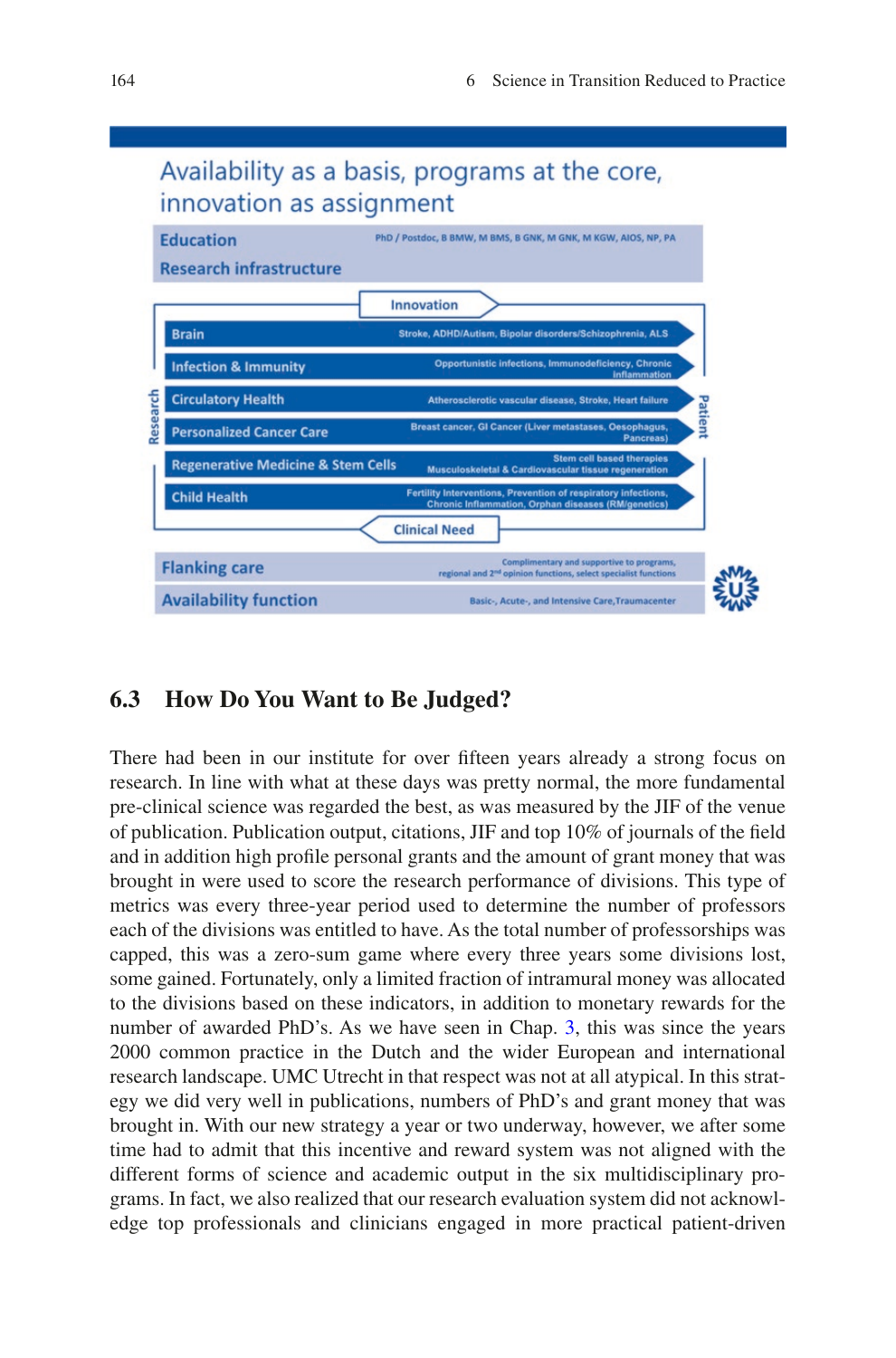research where journal impact factors are lower and no prestigious personal career grants are to be won. The more your research was to the left of the innovation loop, the better your chances were for high JIF publications and thus academic promotion. Of course, there were exceptions. When regarding clinicians who performed extremely well and were scarce because they did and thought surgery at stellar levels, after ferce debates in academic appointment advisory committees, their publication lists and grants won were regarded less important compared to their professional academic performance and impact.

#### **The Higher Purpose**

In 2014, the need to change the system of research evaluation forced itself upon us in UMC Utrecht. This was a couple of years after we had made the change in the organization of our research environment. For us this was quite logical, conceptually and in time but, to be honest, it had not been planned in 2010. This struck me again in January 2017, at a Washington DC bookstore-restaurant having a breakfast meeting with Paul Wouters and Dan Sarewitz. The three of us attended a special one-day meeting on incentive and rewards organized by Metrics Stanford. Sarewitz made it quite clear, he was not much into the problem of metrics, but had been thinking for decades about the organization of science and how to effectively change it. Sarewitz is well-known from his critical well-informed pieces about the science system in *Nature* and his book, *Frontiers of Illusion*, his book chapters and his opinionated excellent long read '*Saving Science'* (Sarewitz, [1996,](#page-19-3) [2016](#page-19-4)). His work has focused on the politics of science and how all kinds of forces and powers keep science from living up to the promise to optimally contribute to society and the good life. He is highly critical of those who are pursuing intellectual interests of 'blues skies' research with reference to the linear model of innovation and value-free inquiry. It is an endless frontier, but in his analysis with a lot of illusion indeed.

Sarewitz, asked me why and how we had been able to agree on and then implement a new system of research evaluation at UMC Utrecht. I told him the story of our intervention in UMCU 3.0 and that it thus was a logical consequence of our strategy. It was the diversity of goals and academic roles defned in the six strategic programs, that after a couple of years forced us to implement a research evaluation system that matched with these goals and with the *'higher purpose'* of UMC Utrecht. We had assigned this task to a group of midcareer young researchers and clinical professionals chaired by Marieke Schuurmans, professor of Nursing Science and secretarially supported by Rinze Benedictus who was by then already quite an expert on Incentives and Rewards. We invited them in August 2015 to start on the question 'How do you want to be judged and evaluated?' After six months they presented a more inclusive and less metrics-driven evaluation protocol. The result was a very open and generic scheme which allowed to honour the pluriform excellences related to the diversity of academic roles in the system. Not only papers published, or funding obtained had to be considered, but also

(continued)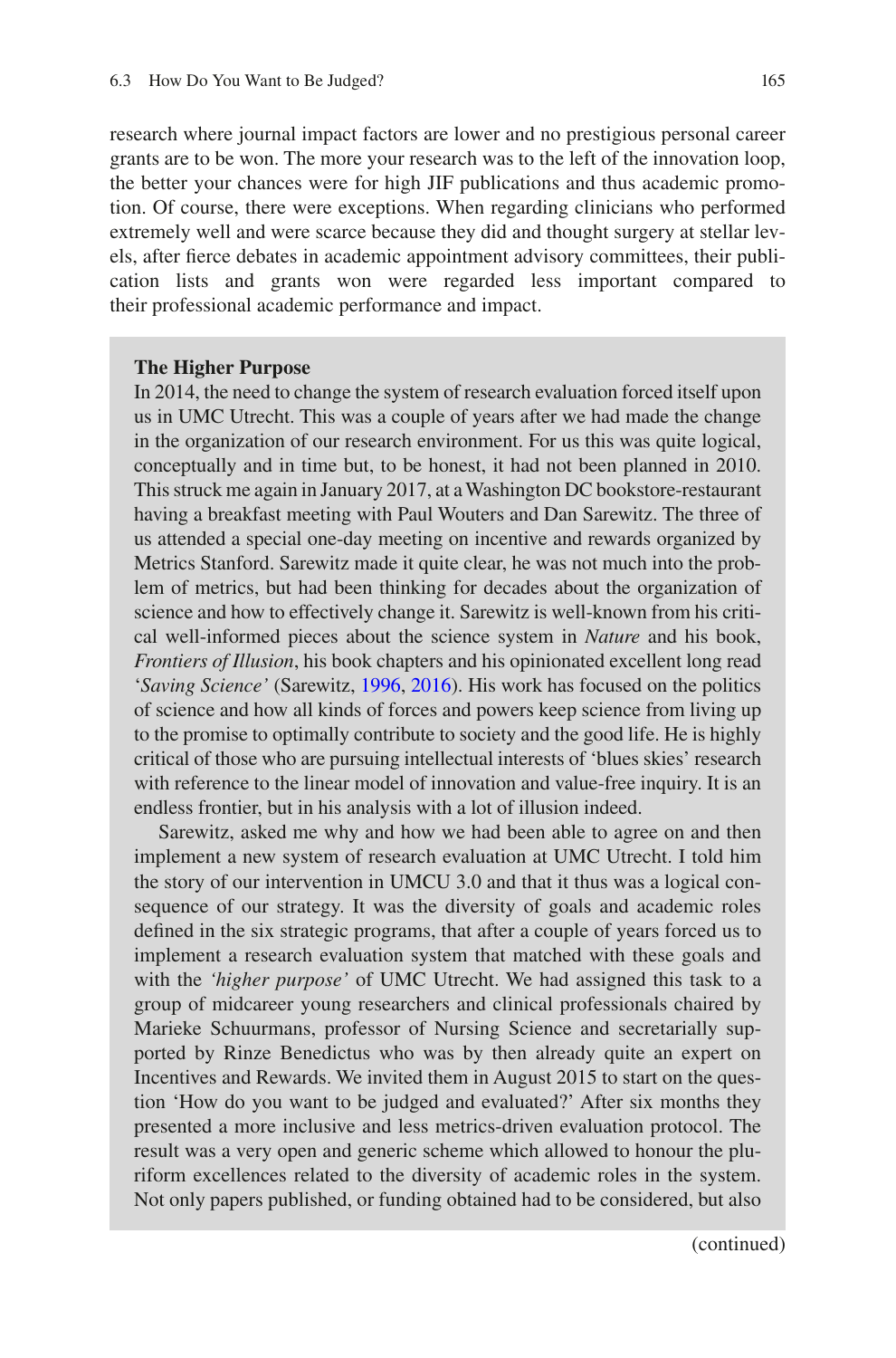results being used and applied closer to users by peers or by users and stakeholders themselves. Think of application in the clinic, in medical products and technical appliances via private partners, in a treatment advise by the Health Council, in the organisation of health care in the region, or in policy making of any kind. In addition, a lot of emphasis was on the *ex-ante*, or 'how' the research was organised in order to enhance on beforehand its potential impact. For instance, we asked, if there was early engagement of stakeholders. The scheme and its implementation were not uncontested. Some warned that 'it would come at a cost to the quality of our research, was to hurt basic science and the reputation of our institute. 'It very much depends on how, and who defnes 'research quality', was my response. Of course, although we all believed we were moving in the right direction, I very well understood the issue. The risk of a frst-mover disadvantage posed a serious and realistic worry in those days when DORA was barely known and there was a global addiction amongst academics and university administrators to JIF, h-indexes and the Shanghai Ranking. Even in 2020, when a lot has happened regarding Incentives and Rewards, nationally and internationally, understandably this is the worry still most frequently aired by young research professionals.

The worry about basic science, as we have seen in the previous chapters is of all times. Here I refer to Stoke's *'Pasteur's Quadrant* where the concept of 'userinspired basic science' is explained as the kind of research most researchers in basic science do (Stokes, [1997](#page-19-5)).

| <b>Structure</b> | Leadership & culture                              |
|------------------|---------------------------------------------------|
|                  | <b>Collaborations with stakeholders</b>           |
|                  | <b>Continuity and infrastructure</b>              |
| <b>Process</b>   | <b>Setting research priorities</b>                |
|                  | Posing the right questions                        |
|                  | Incorporation of next steps                       |
|                  | Design, conduct, analysis                         |
|                  | Regulation and management (OA, FAIR data sharing) |
| <b>Outcomes</b>  | <b>Research products for peers</b>                |
|                  | Research products for societal groups             |
|                  | Use of research products by peers                 |
|                  | Use of research products by societal groups       |
|                  | <b>Marks of recognition from peers</b>            |
|                  | Marks of recognition from societal groups         |

# **UMC Utrecht: Inclusive set of generic indicators for research quality and impact**



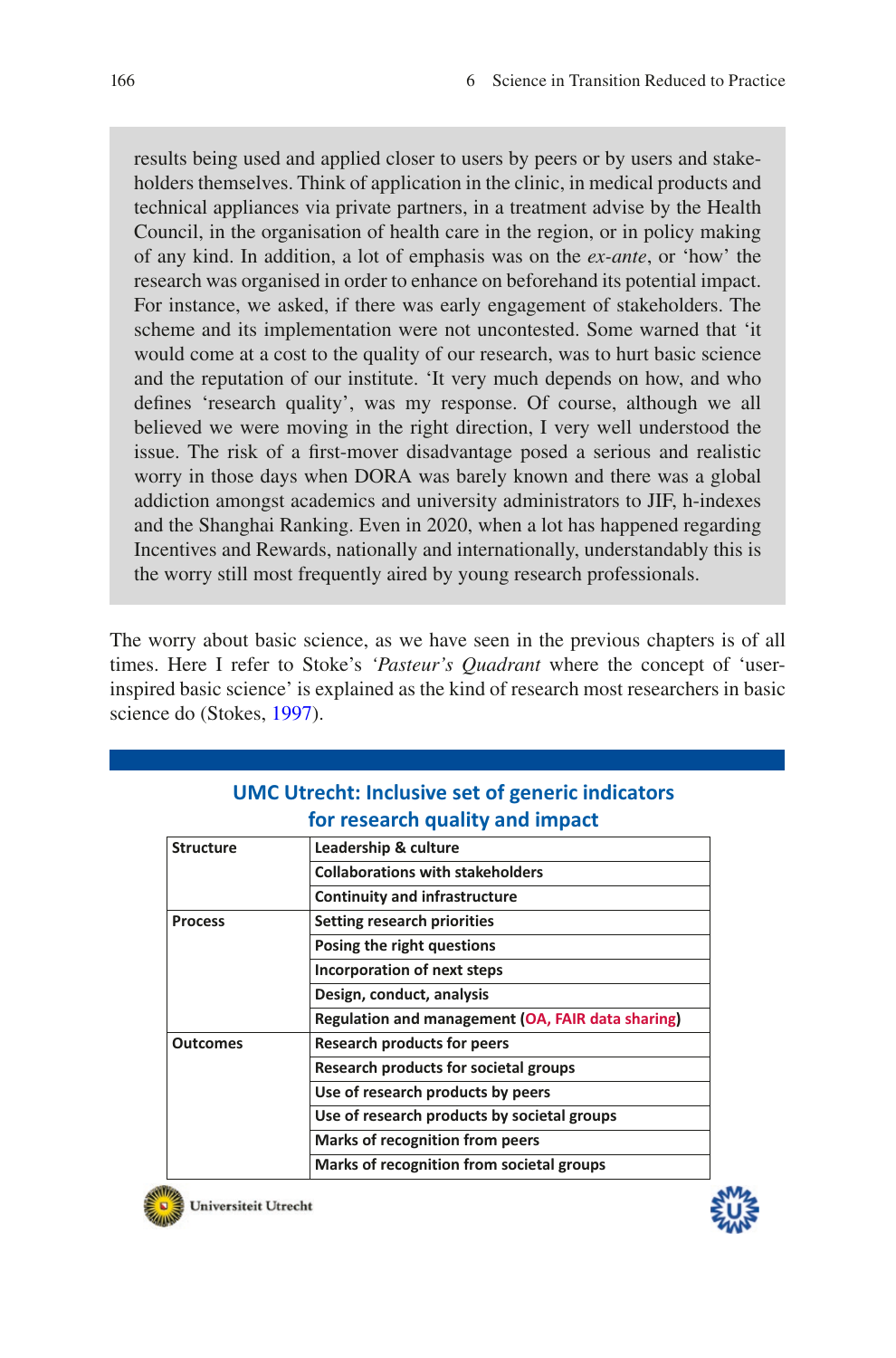User-inspired basic science takes on problems in the context of a larger problem in a given practice and investigates 'blind spots' and missing links in knowledge and understanding in that particular feld. As we have seen, basic science has a higher standing than applied science, even with the public, and this still feels like a problem for the investigator. In a typical early evening show that until recently ran on Dutch TV and was famous for a host with boundless admiration of scientists, we often see the invited scientist frst explain how terribly fundamental the work is, to demonstrate its scientifc quality, in order to then proudly explain how it can be used to solve a clinical or social need. Even our recent Nobelist, the synthetic organic chemist Ben Feringa, who started his career at Shell Research, did not escape this knee-jerk refex when in 2016 he explained in the Dutch evening news his pricewinning work as totally 'blue skies', but a moment later proudly explained that his molecular motors once may be used to direct medicines to the right spot in the body of patients among other applications in practice.

#### **How to Make the Right Choices**

One day, at my job in the department of immunology of UMC Utrecht, I got a phone call from my sister that my brother, who was more than ten years my senior, had suffered a very serious stroke and was in hospital. I went to see him at the hospital, near where he lived. He was in very bad shape. It was a devasting sight. He was paralysed on his left side, but the most terrible thing was that he could not speak and probably had serious cognitive problems. He was moved to a well-known rehabilitation centre in the heart of Amsterdam. During visits we sat in a common room, with a view of the Vondelpark. His ability to move the left leg and arm returned pretty quickly. His speech did not return and communicating with him during visits and ever thereafter was very difficult, which frustrated him enormously. Looking around at the facility, its ambiance, shocked also by the sight of also relatively young patients and their visitors, I was reading the information leafets about the rehabilitation therapy my brother was receiving. I could not help myself to think of the enormous investments made over the years in research on the pathogenesis of stroke, involving numerous PhD positions, sophisticated animal models, laboratory equipment and large expensive devices and the most innovating molecular and imaging technologies. As the fast majority of patients survive stroke but badly need medical rehabilitation for recovery of speech and mobility and cognitive recovery, the low academic priority and very modest investments in innovation in research and development of rehabilitation and mobility research, I realised, were a disgrace.

After a few years I became the dean and I was confronted with this problem in my own UMC Utrecht and later realised it had been noted at that time by the national Health Council. Because of the reward system, its metrics and defnitions of excellence, rehabilitation sciences were suffering. Typical career advice to young MD's therefore was: 'go for a PhD on a topic of 'hard science'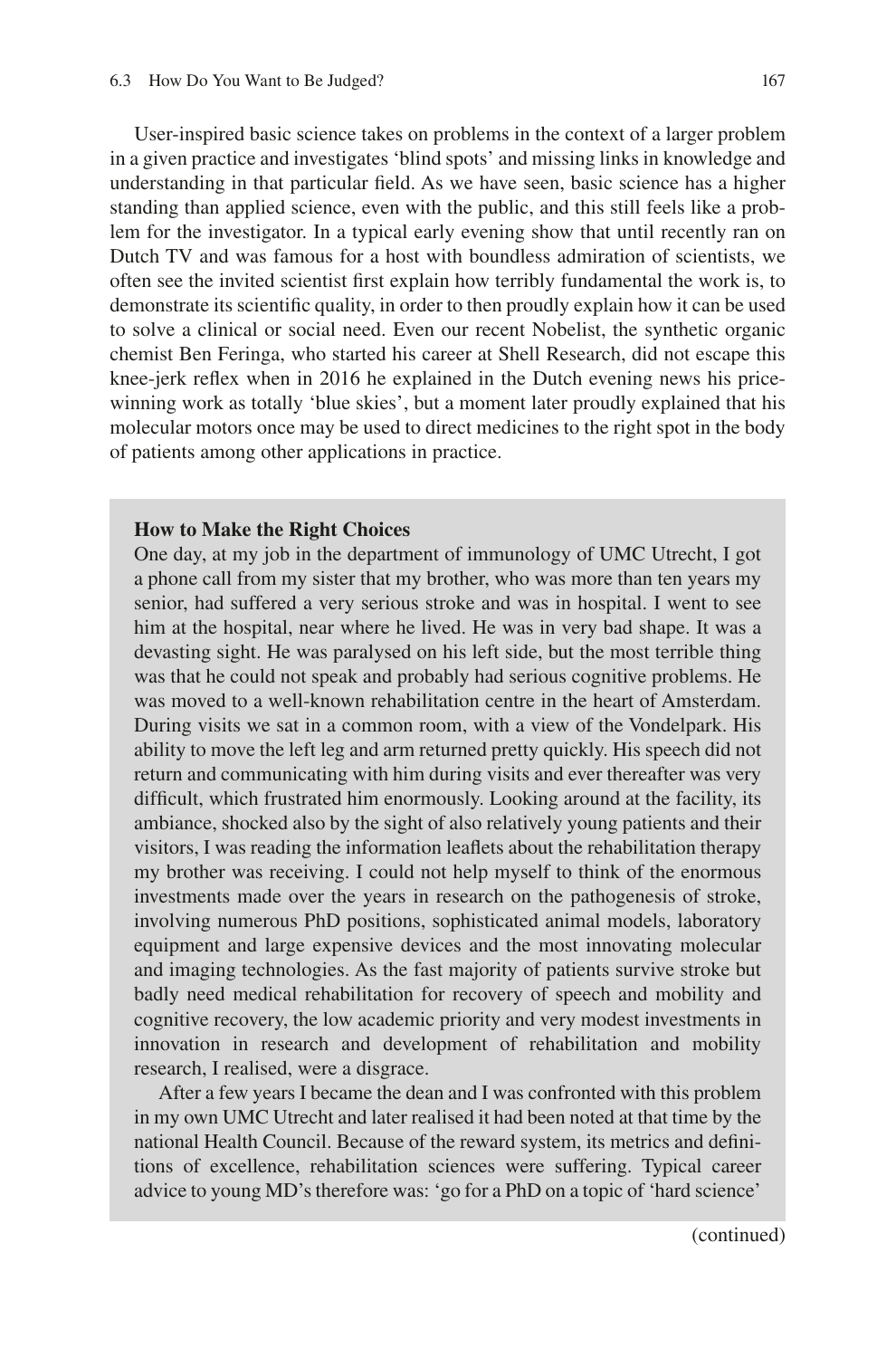such as molecular pathogenesis. It has more esteem, gives better papers and a better CV than to work on applied problems of mobility and rehabilitation'. Be sure, such problems caused by 'the system' is nobody's fault. People, even highly educated people 'read the system', behave according to the system and adept strategically to seek possibilities of advantage for themselves and their set up. I could fll many pages with similar problems of agenda setting being distorted by the incentive and reward system. Molecular cancer biology versus research on living with adverse effects of chemo, total immune ablation, radiotherapy and a bone marrow transplantation. The tumour is hopefully gone, but the patient is still there struggling with her poor quality of life.

#### **6.4 The Call for Health from Society**

At that time, a general resistance was rapidly rising against the dominant idea that even in the public sphere, literally all public services, should be left to private parties and in our case the market of health care. The classical economist's idea was that 'automatically' this competition would result in more effcient and costeffective services, compared to the situation in which non-proft semi-government organizations offered these services. This neoliberalism (and globalization), with its focus on the mechanism of the (international) corporate markets and competition steered by shareholder value or the principles of New Public Management, however, did not apply to schools and higher education, but also not to health care. Apparently, these services are not typical consumer products, but more of the type of common goods essential for the quality of social life and of the public sphere in civil society and democracy and must be regulated and provided through government. In the Netherlands but also in the wider EU in a similar vein, politicians both liberalconservatives and social-democrats realized the down sides that the politics of the Third Way have had. In in our country since 1994 this is designated as 'Paarse Politiek'. Science in Transition did not put all of the blame for problems in academia on the politicians and government, that was thought to be too easy. We realized and showed, as discussed in Chap. [3,](https://doi.org/10.1007/978-94-024-2115-6_3) that academia and academics, but also administrators in university and other academic and funding institutions had quite willing adjusted their strategies and practices to these neoliberal policies.

The Netherlands Health Council in response to a request of the Minister of Health, Welfare and Sport, in October 2016 published an advice on how to improve the impact on the Dutch health care system by the research done in the eight University Medical Centres. In the letter of request to the Health Council, to our pleasant surprise, the minister cited the analysis of Science in Transition on 'how metrics shapes science', and would that not be a problem? The committee installed by the Health Council that produced the above-mentioned advice was clear: to a great extend research is not driven by the needs of public health, of the care or cure system, but is too much focussed on research driven by parameters of esteem,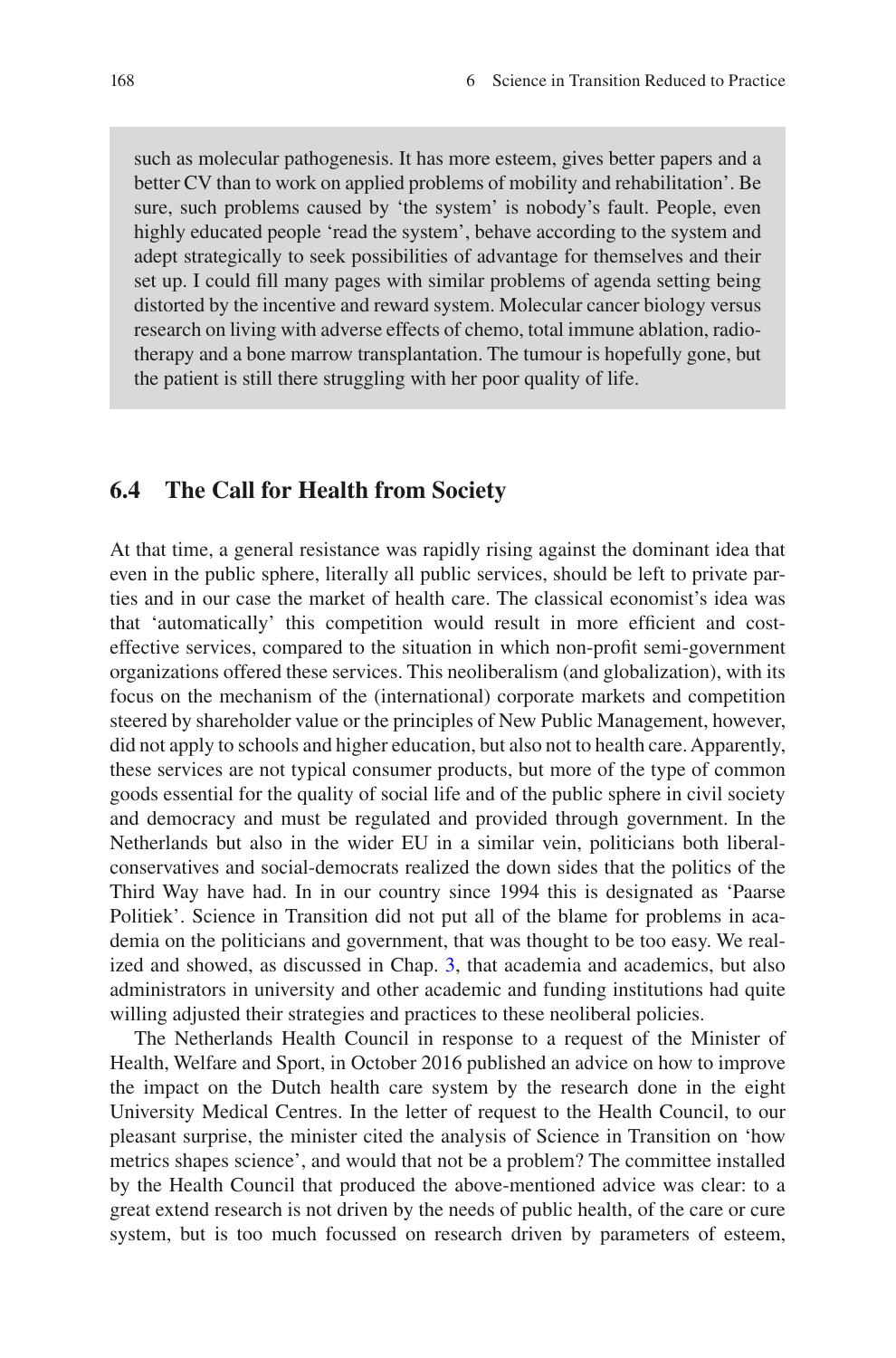clearly related to the metrics used in academia. The report specifcally pointed out the felds with high societal and clinical relevance that got too little research attention and investment in the current system. These included mostly public health and prevention and research to improve the health care system focused on problems in the region around UMC's and national issues. The mismatch between investments in biomedical research and disease burden at patient and societal level has over the years been regularly reported in *Lancet* or *BMJ*. The novelty was that it was causally linked to the perverse effects of the incentive and reward system. The Council, citing the relevant international literature, understood that researchers, make strategic choices in which feld and on what topic to do research. That this was increasingly based on the chances of building a resume mainly with particular journal articles to get credit and esteem from peers, required for the next round of grants. The current JIF dominated metrics game, the committee concluded, steers researchers away from the felds where they are closer to patients in the wards and away from citizens in the region. Is seemed as if the idea was, in my words, *'the further away from the patient, the cleverer you are'.* The Boards of UMC's were not all that amused by the Health Council's advice, and in a knee-jerk refex which made it to the frontpage of a national newspaper it was rebutted that the Council did not show respect for 'the beautiful basic research with high international visibility that is being done in UMC's which is the basis for excellence in Dutch health research'. Initially the usual evasive and defensive voices played the Council's critique down, saying that there was not at all a problem with regional collaboration. After some months of discussion though, it was realized that the Health Council and the Minister were to be taken very seriously. It was a problem for patients, the public and society at large and thus action required from the UMC's, since most of their research was paid for by tax money. With professor Albert Scherpbier, the Dean of UMC Maastricht, in the lead we got a group of national experts together to compose an action plan for the UMC's, for which we consulted virtually every stakeholder in society. As a result, a bold plan was designed in response to the Health Councils advice.

[https://www.nfu.nl/img/pdf/19.5200\\_Research\\_and\\_Innovation\\_with\\_and\\_for\\_](https://www.nfu.nl/img/pdf/19.5200_Research_and_Innovation_with_and_for_the_healthy_region.pdf) [the\\_healthy\\_region.pdf](https://www.nfu.nl/img/pdf/19.5200_Research_and_Innovation_with_and_for_the_healthy_region.pdf)

The plan basically was to adjust the research agenda to better respond to societal needs with regard to public health, prevention and clinical care. A clear shift to more regional and national societal impact was one of the major aims. The UMC's committed themselves to setting up a regional network around each UMC to deliberate on the most urgent problems and how to work together, through research and social action, to improve cure, care, health and welfare in the region. This transition was not going to be easy, as was realized by the Council and the UMC's, this would not happen without explicitly changing the incentive and rewards system of research and researchers in the UMCs. Proper incentive and rewards are required to acknowledge the diversity in research excellence of researchers in for instance public health doing quantitative social research and work on lifestyle, nutrition, and quality of life in mental disease. In our own backyard in the larger Utrecht region, in line with this advice, we had already invested in setting up this type of regional collaborations for the treatment of high complex rare cancer types with the four hospitals [https://www.](https://www.umcutrecht.nl/nl/ziekenhuis/regionaal-academisch-kankercentrum-utrecht-raku) [umcutrecht.nl/nl/ziekenhuis/regionaal-academisch-kankercentrum-utrecht-](https://www.umcutrecht.nl/nl/ziekenhuis/regionaal-academisch-kankercentrum-utrecht-raku)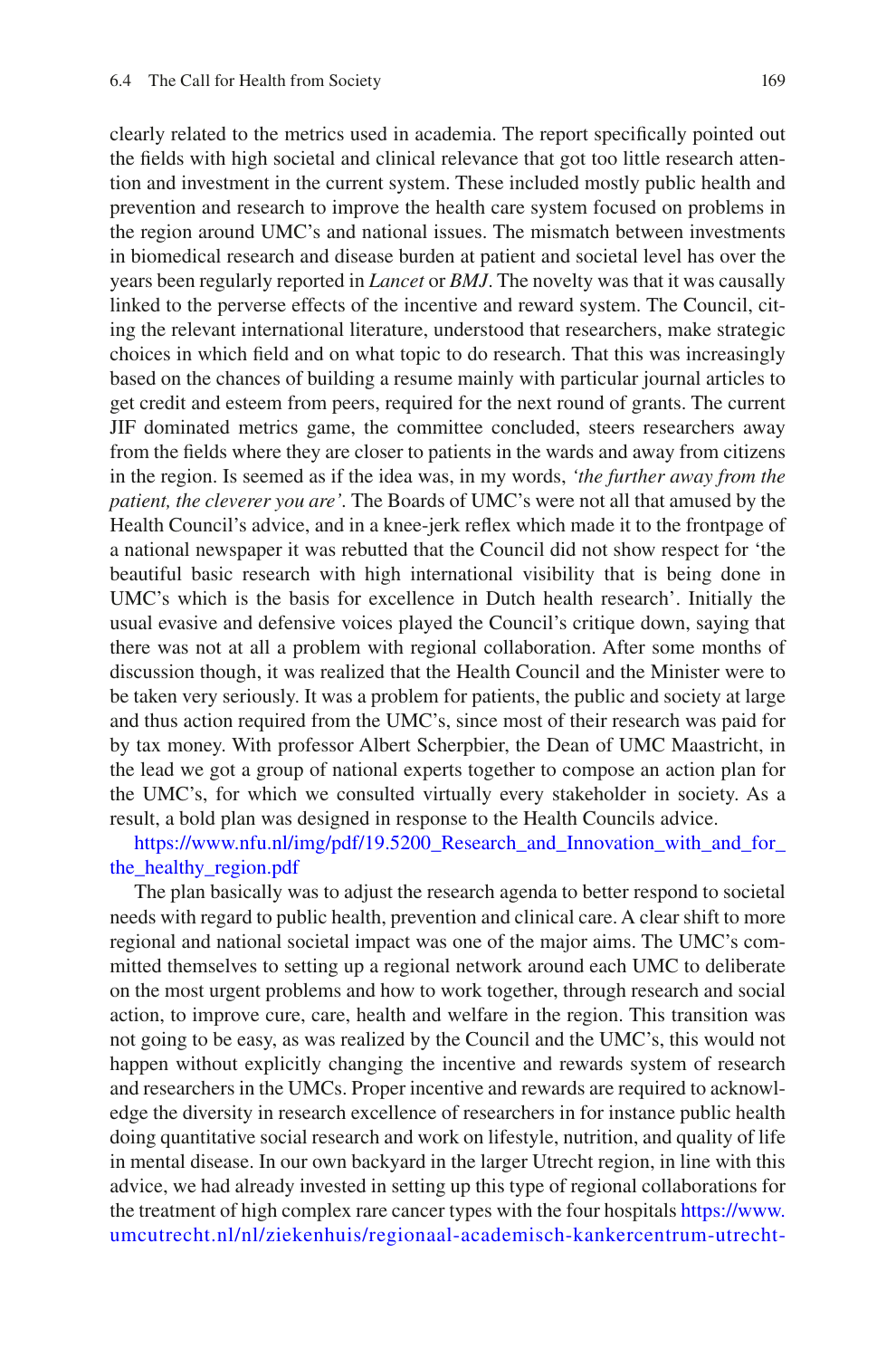[raku,](https://www.umcutrecht.nl/nl/ziekenhuis/regionaal-academisch-kankercentrum-utrecht-raku)and had initiated a round table *Gezond Utrecht* that brought together all health care providers in the region. <https://bestuurstafelgezondutrecht.nl>

During the COVID-19 crisis in the spring of 2020, this type of non-competitive collaborations were top-down enforced and became highly visible when health care, and in particular clinical ward and ICU capacities, personal protective equipment and the testing for COVID-19 had to be nationally and regionally organized. With respect to the need to improve collaboration and dismiss market-type competitions between cure, care and health providers, it became clear that COVID-19 had the most devasting effect on the elderly that were not in hospital, but in dedicated care homes. In the frst two months of the pandemic internationally the focus was on the ICU and hospital care and cure but medical care in care homes did get little attention. We thus were confronted with the hierarchy in the medical profession between cure and care but also of insuffcient 'scientifc' appreciation of research and innovation potential of felds like geriatrics, rehabilitation and preventive medicine, despite its immense social impact in our ageing populations, not only times of Corona. We now hear a serious call to rethink this policy, will it last after COVID-19 is under control? Do we, in 'the cold phase', then still want to invest and pay more to have better and reliable availability of medicines and be better prepared for the 'hot phase' of the next pandemic?

#### **6.5 Science in Transition Abroad**

We reassured our public that our initiative and most of our agenda was part of a larger emerging international movement. In all our talks we therefore took great pains to point to some of the high-profle initiatives already ongoing abroad in biomedical research. Most of them as discussed in Chap. [3](https://doi.org/10.1007/978-94-024-2115-6_3) were mainly focused on quality with respect to design, clinical impact and reporting of research and not so much about change of the system. With two of those initiatives we got connected in 2015. I think this was good for visibility and crucial for our credibility, nationally as well as internationally. Apparently, as I had learned in the feld of AIDS research 30 years before, also in the feld of meta-science, although its funding was at least three orders of magnitude smaller and less defned as a research feld, one had to spot the 'right people' and their international network to connect with, in order to enhance impact. I will pay due credits to two very different men.

# **6.6 EQUATOR, Meeting a True Pioneer: Doug Altman (1948–2018)**

February 19, 2014 a small-format symposium was held at UMC Utrecht under the title Science in Transition. I was asked by the organiser, Carl Moons, to say a few words of warm welcome as an introduction to Doug Altman, as the Dean is expected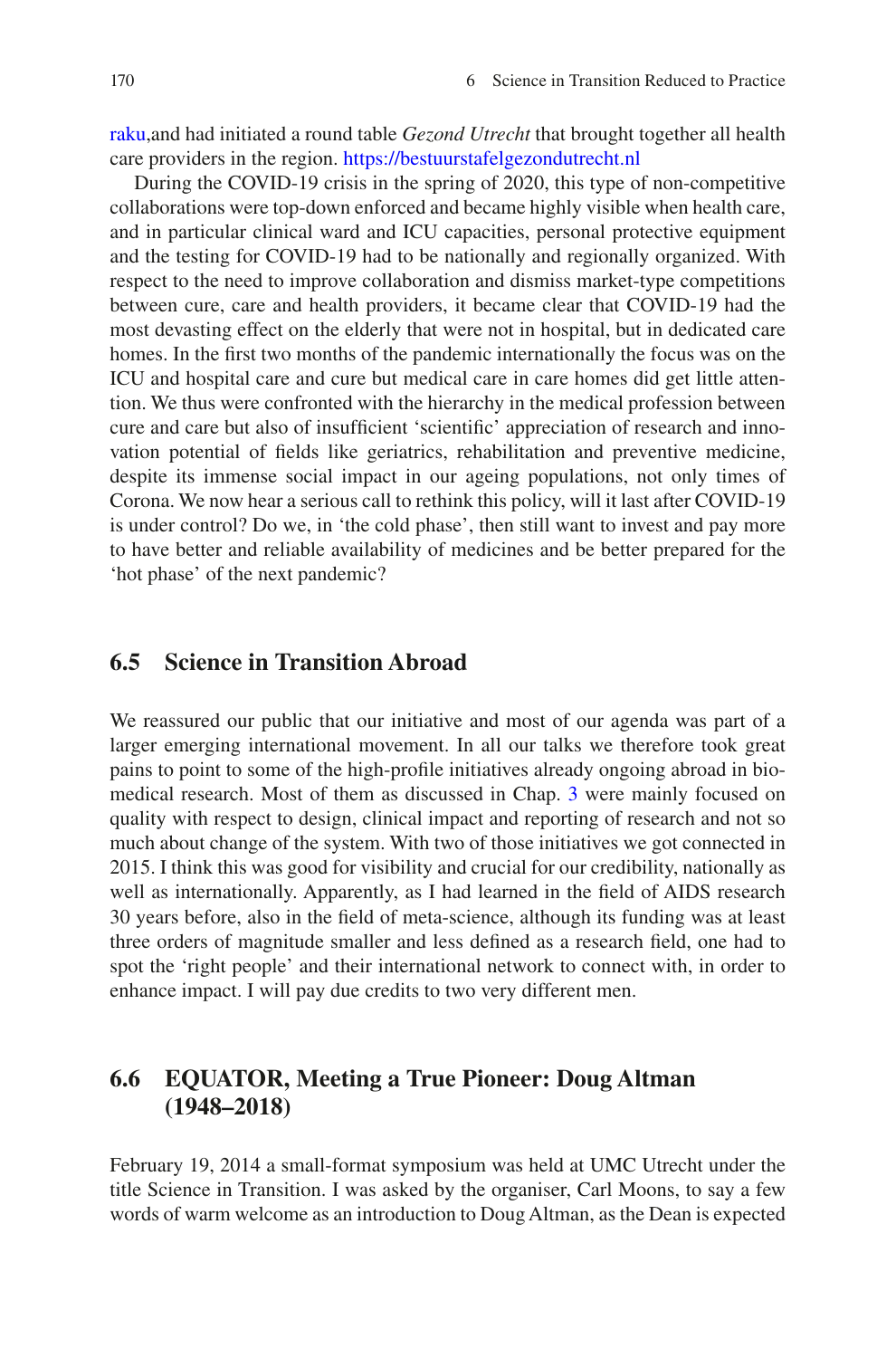to do. It was a month after the publication of the high-profle series of papers in *The Lancet* of which Doug Altman was a major initiator and author. (discussed in Chap. [3\)](https://doi.org/10.1007/978-94-024-2115-6_3) Altman was one of the co-founders of *The [EQUATOR](https://en.wikipedia.org/wiki/EQUATOR_Network) health research reliability network* and has written major papers since the beginning of the century on quality issues in biomedical research and its reporting. Some of his early papers in BMJ are classics that are still widely read. In the midst of the launch of Science in Transition, knowing his strong position about science, I did not do my courteous Dean's intro, but a strong pitch 'how science went wrong and what should be done about it'. Altman, a bit surprised at frst, but then feeling free to speak up, very British but passionately gave his talk. The next year, as he obtained an Honorary Doctorate from Utrecht University, we met again. Doug was a very nice, soft-spoken scientist who was really worried about the quality of science and not fond of a lot of attention and being in the spotlights. I still think though, he was truly pleased with 'the honour bestowed upon him' by our University.

I believe as a result of these informative interactions during dinners before and after the University Dies Natalis of March 2015, Dough invited me to speak at the Reward/Equator Conference in Edinburgh, September 2015. This was a meeting organized by the group of authors of the Lancet papers of January 2014. (P. Glasziou, [2014;](#page-19-6) Paul Glasziou et al., [2014;](#page-19-7) Macleod et al., [2014\)](#page-19-8) It were mostly biostatisticians and methodologists, most of whom were present. In fact, many major players from all over the globe, who actively worked to improve biomedical science, at journals, funders and universities were present. I was the only one that day arguing for a systems approach to the problem from the 'Dean's Perspective'. My call was that we needed to break free from that perverse credit cycle, but in order to do so we needed to engage the people how have power in the system: university administrators, deans, board members of the Royal Societies, patient advocates, charities and government funders. Unfortunately, too few of them were to be found in the audience that day.

#### **6.7 METRICS, the Relentless John Ioannidis**

From the speaker's podium he could not be overlooked, seated attentively in the front row, dressed in his habitual spotless white summer costume, often complete with a bright red tie. John Ioannidis (1965) is C.F. Rehnborg Chair in Disease Prevention, Professor of Medicine, of Health Research and Policy, of Biomedical Data Science, and of Statistics; co-Director, Meta-Research Innovation Centre at Stanford. Ioannidis is a Greek-American physician-scientist and writer who has made contributions to [evidence-based medicine,](https://en.wikipedia.org/wiki/Evidence-based_medicine) [epidemiology](https://en.wikipedia.org/wiki/Epidemiology), and clinical research. Ioannidis nowadays is well-known for his studies of scientifc research itself, primarily in clinical medicine and the social sciences. He writes on his Stanford webpage: '*Some of my most infuential papers in terms of citations are those addressing issues of reproducibility, replication validity, biases in biomedical research and other felds, research synthesis methods, extensions of meta-analysis,*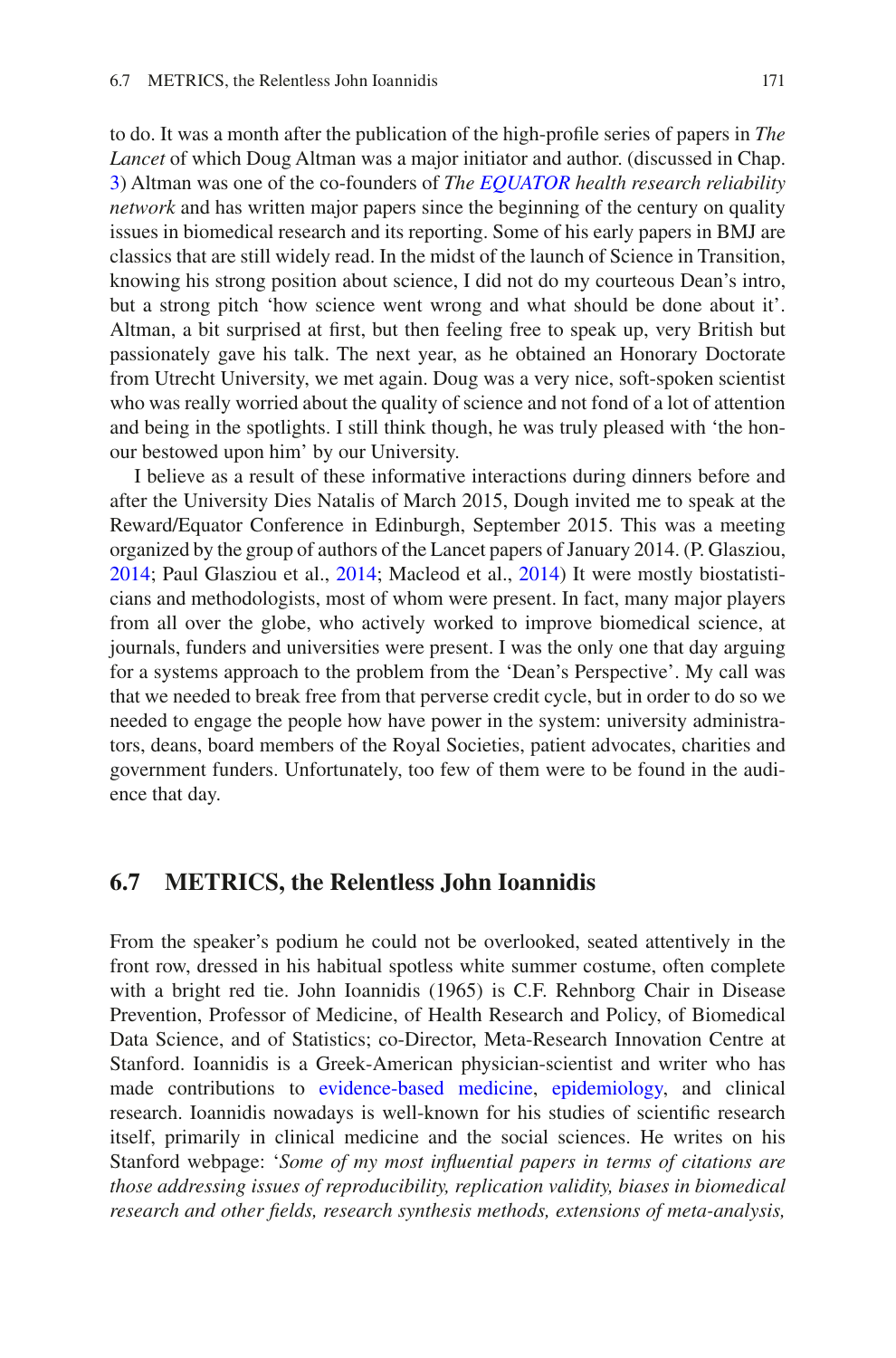*genome-wide association studies and agnostic evaluation of associations, and validity of randomized trials and observational research.'* We all know and keep citing his famous paper '*Why Most Published Research Findings are False*'. (Ioannidis, [2005](#page-19-9)) He has since 2010 published continuously at a dazzling speed on that same subject in different felds and from different angels. He was involved in the Equator initiative and established METRICS in 2014. ([https://metrics.stanford.](https://metrics.stanford.edu/about-us) [edu/about-us\)](https://metrics.stanford.edu/about-us) METRICS is a meta-research and innovation centre at Stanford. Ioannidis is worldwide recognized as one of the scientists with Doug Altman, Richard Smith and some others who started the debate about issues of quality and reproducibility in biomedical research. Until the COVID-19 pandemic, he travelled almost continuously around the world to deliver his passionate presentations. In the spring of 2015, I was formally invited to become a METRICS affliate and to give a talk about Science in Transition at the METRICS inaugural conference in November of that year at Stanford Campus. As in the good old days of my AIDS research team, we had organized some visits in the Bay Area the day before the meeting. At Berkeley we met with the Vice Chancellor for Research Christopher McKee and his policy advisors and representatives of the Center for Science, Technology, Medicine & Society. A group of people involved in actions to improve the relationship between science and society. The latter were enthusiastic, the former more critical and even a bit cynical in reaction to my short pitch on how to improve science. 'You think you can change a system?' Leaving the campus, we came across a number of reserved parking spots for Noble Laureates. It was a bit weird, as we had just been talking about the skewed appreciation of different types of science. Here I have to admit, at UMC Utrecht I used to have the privilege of reserved parking close to my offce which came with the membership of the board. So, I should be quiet.

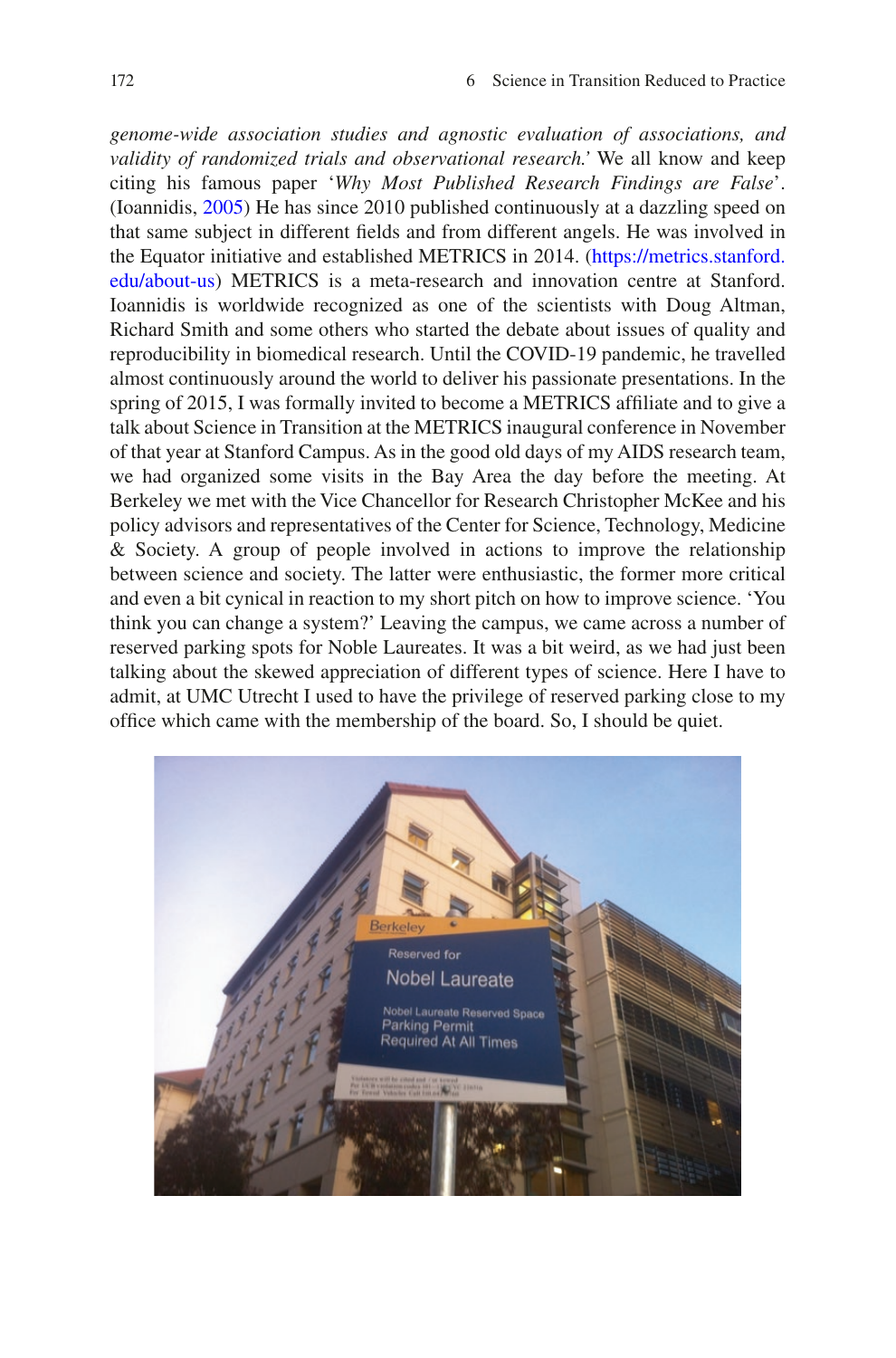At the new UCSF campus we met with Ron Vale a pioneer who was about to found ASAPbio (Accelerating Science and Publication in Biology), promoting the use of [preprints](https://en.wikipedia.org/wiki/Preprints) and an open and transparent [peer-review](https://en.wikipedia.org/wiki/Peer-review) process. Ron did believe we can change a system. Downtown San Francisco, we discussed with Paul Volberding and his team who were involved in an interesting novel funding scheme (RAP) at UCSF to '*foster collaborative, novel, or preliminary research activity, and to further institutional research strategic goals.* Paul was in the frst decades of the AIDS epidemic a well-known pioneer in the organization of clinical care, anti-viral therapy and had deeply engaged with the gay community. We only knew each other's names from these days, but still it helped to make the connection.

#### **California Dreamin'**

A bit gloomy from these encounters, we drove down Highway 1, from San Francisco, via Half Moon Bay and then through the foothills to Palo Alto. It was clear, the project of Science in Transition had a very long way to go. My colleagues Rinze Benedictus and Susanne van Weelden had carefully observed the various responses to my 'elevator pitches' in the meetings that day. They did what was to be expected from them and during the ride provided a critical analysis of the different reactions we had gotten. The higher in office the more evasive the responses appeared to be, which of course made perfect sense, given the reputational and fnancial interests linked up to the reward system we were all in. This did made it very clear, we were up against a major force. Fortunately, the foothills in the magical afternoon Californian light to the left and the sight of the incoming rolling clouds above the cold ocean to the right, cheered us up at least a bit. We reassured ourselves, we have to keep the ball rolling, we were doing a good thing for science and mankind. Sometimes 'on a winters day' you need these maybe naïve idealistic moments to keep you going. It's a shame though, that I could not locate the oceanfront hippie- style restaurant that I remembered, or I thought I remembered, where we liked to go during my sabbatical at DNAX in 1994.

The METRICS conference was hosted in a venue at the heart of Stanford Campus, with its bright sunny sky and the skyline of the Foothills in the background. With a lot of well-groomed outdoor sports accommodations, Stanford Campus misleadingly looks like a Spanish holiday and golf resort. At the time of my sabbatical at DNAX, then an amazing academic-style small biotech institute, the age of biotech and of internet companies just had started. I saw again how misleading and seducing the leisurely appearance of Palo Alto, like most of Silicon Valley and its people, is. In Boston, New York and Chicago, you can tell from the way the cities look and how the people in public spaces behave how tough life must be, but for some mysterious reason not so in Silicon Valley. Yet, Stanford University and the biotech and fntech companies are the engine of that most competitive region in science and innovation of the

(continued)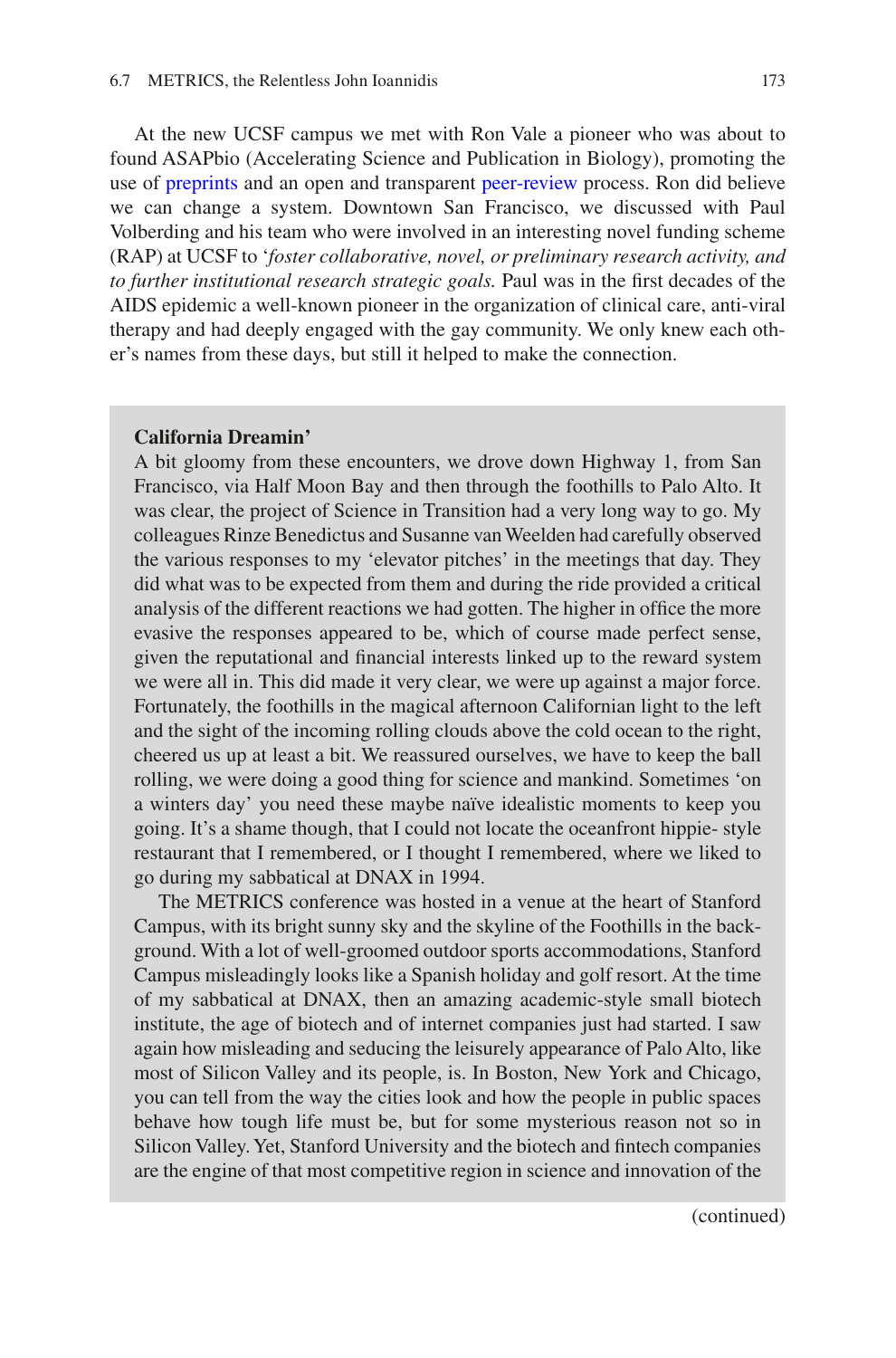world. They don't show it, but people are very eager and work long hours with for most of them also long daily commutes across the bay where housing is affordable. The right place, I would say, to discuss the perversities and adverse effects of hyper-competition for social and professional credit to obtain research grants or investments from venture capital companies in order to make it to the next round. This is the world of science that Steven Shapin described and analysed in his *The Scientifc Life: A Moral History of a Late Modern Vocation*. *(*Shapin, [2008](#page-19-11)*).*

The meeting was a warm bath, vibrant and full of positive energy. Everything and everyone was in tune, aiming in some way or another to improve the practice of science and inquiry. To be honest, at that time I did not realize how much experience, knowledge and involvement had been brought together in that meeting. There was a lot on methods, design and reporting, but fortunately the program was much broader in its approach. We also heard talks about preregistration, about animal studies and about education of representatives from patient advocacy groups, which reminded me very much of the AIDS advocacy we had seen in the 1980s. It was not only about biomedical research, as Jelte Wicherts from Tilburg University and Brian Nosek spoke about the ongoing actions with respect to reproducibility in the feld of psychology. Nosek is the founder of the Centre for Open Science (COS) [\(https://cos.io/](https://cos.io/about/mission/) [about/mission/\)](https://cos.io/about/mission/) and only later I realized that Brian Nosek's talk was my frst conscious encounter with the broader movement of open data, data sharing and reproducibility in the frame of Open Science. I did my 'Change the Incentive and Rewards' pitch going through the Credibility Cycle and our ongoing initiative to implement a novel evaluation system.

At the meeting Monya Baker, of the journal *Nature* had expressed her interest in our actions a UMC Utrecht and wanted to stay informed. Rinze Benedictus met with her at the meeting and kept her up-to-date. When the evaluation scheme and our CV portfolio was accepted for use at our institute, we wrote a small piece about it for *Nature* telling the story but also discussed the problems that we had seen and still anticipated for the process of implementation*.* We were happy with this piece since it clearly signalled that this type of action to change an important aspect of the system can be done at the institute level. The article came out in October 2016 and was picked up by Dutch newspapers, probably because it was in *Nature*, which in light of our mission was paradoxical since it said that a paper in *Nature* is not per se top class science. But anyhow, it had impact because it reached a large public. (Benedictus & Miedema, [2016\)](#page-19-10). Through these international contacts we set up an exchange and collaboration with Ulrich (Ulli)Dirnagle and his team who have set up QUEST, as part of The Berlin Institute of Health (BIH). The BIH and its QUEST Center is focused on improving and transforming biomedical research, in analogy to the Science in Transition movement with emphasis on reproducibility and translational medicine but also on changing the recognition and rewards system working closely with Equator and METRICS Stanford.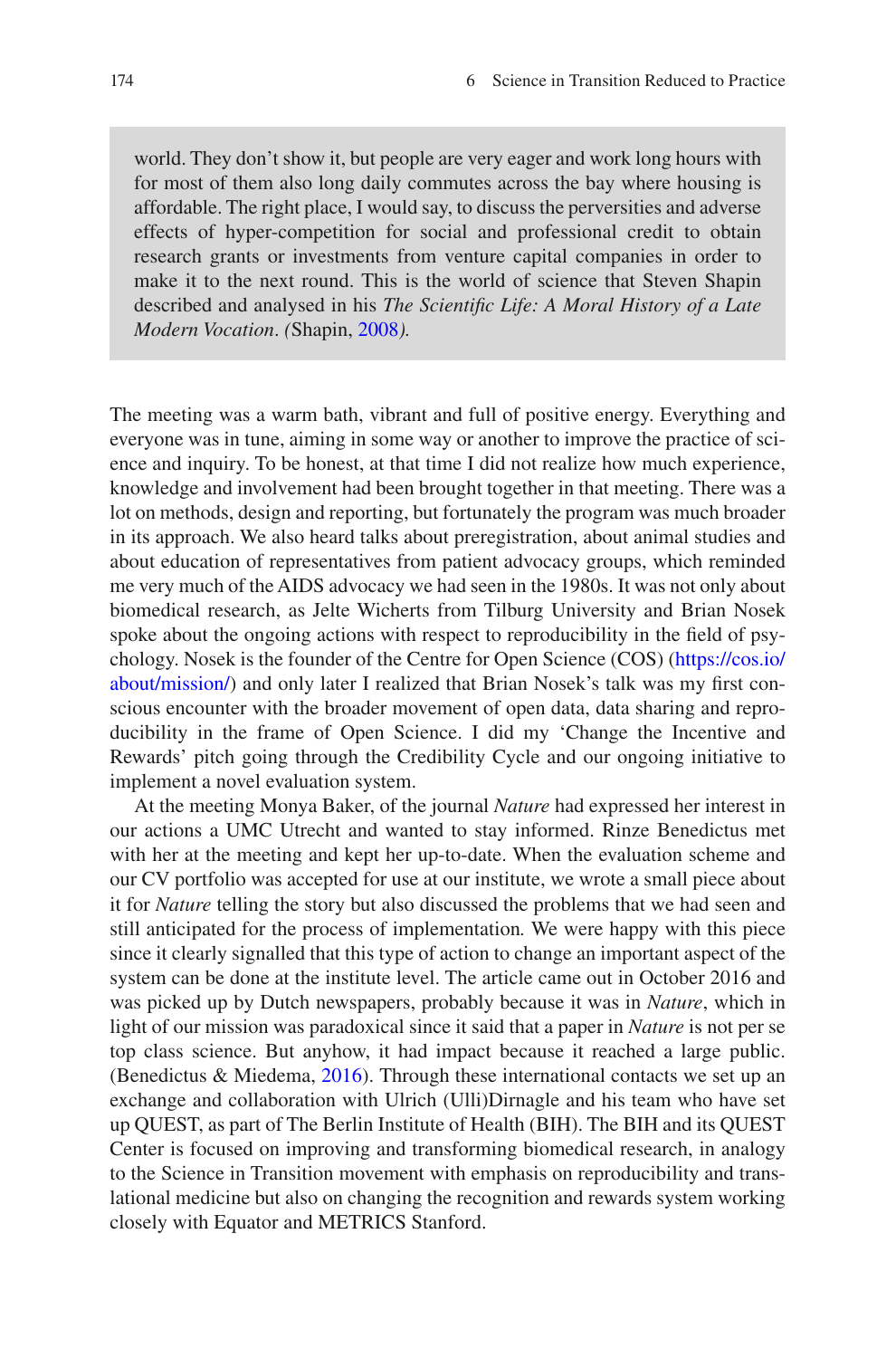# **6.8 Academic Rewards and Professional Incentives**

At the METRICS meeting, we decided to work jointly on the problem of incentive and rewards. We focussed on the criteria applied in the career advancement system in medical schools. Steven Goodman, David Moher and I took up that task, working towards a workshop on *Academic Rewards and Professional Incentives.* David Moher and colleagues did almost all of the work. Luckily the committee working on this in my institute had delivered in the frst quarter of 2016 and our evaluation scheme was included.



We decided to invite a select group of participants of whom most were happy to take part and could make it on Monday 23rd of January to Washington DC, just around the corner where Donald J. Trump the Friday before had been inaugurated as president of the United States.

We were most happy to welcome among the participants: Michael Lauer (NIH); Marcia McNutt (National Academy of Sciences); Jeremy Berg (Editor in Chief *Science*); Robert Harrington (Chair of Medicine, Stanford); James Wilsdon (University of Sheffeld), Paul Wouters (CWTS, Leiden); René Von Schomberg, PhD (Team Leader–Science Policy, European Commission); Paula Stephan (Georgia State University); Ulrich Dirnagl (Charité –Universitätsmedizin, Berlin); Chonnettia Jones, (Director of Insight and Analysis, Wellcome Trust); Malcolm MacLeod, MD, Professor of Neurology and Translational Neuroscience, University of Edinburgh); Sally Morton (Dean of Science, Virginia Tech, Blacksburg); Deborah Zarin, (Director [clinicaltrials.gov\)](http://clinicaltrials.gov), Alastair Buchan (Dean of Med School, Oxford);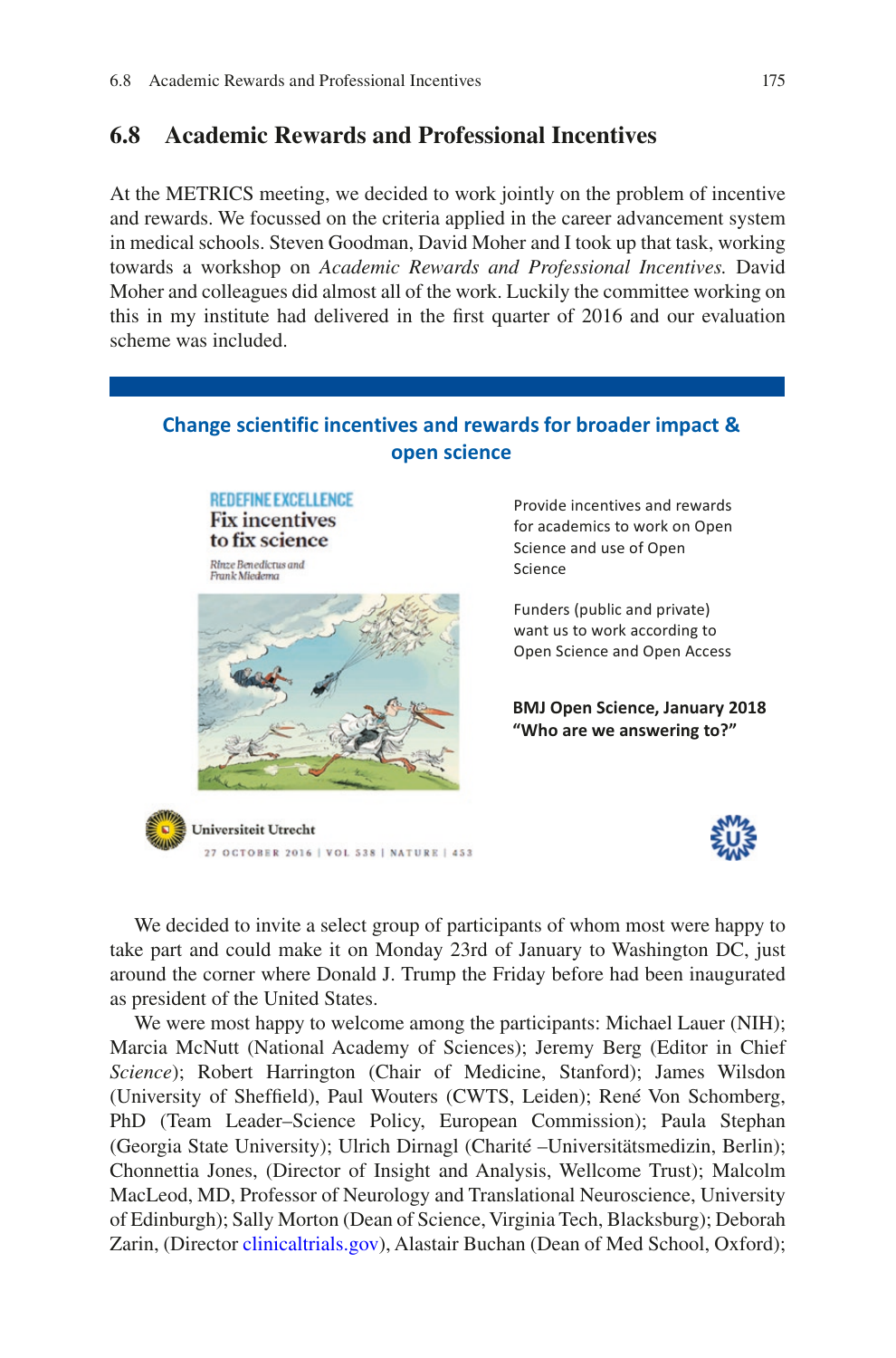Trish Groves (BMJ, BMJ Open); Stuart Buck (Laura and John Arnold Foundation). John Ioannidis was chairing the meeting.

Guess what we talked about during the pre-workshop dinner that Sunday night. With this presidency, what had the future in store for the world, the US and US science, the EPA and the NIH? Uncertainty and great worries prevailed. The meeting was productive in the unique sense that, many different perspectives on the problems of the current practice of science were exchanged. The methodologists, the bibliometricians, Open Access advocates and the people focused on the systemic problems were in the same room.

A paper, written by Moher et al. to share the information and insights discussed at the meeting, was published early 2018. (Moher et al., [2018](#page-19-12)) The abstract of the paper was clearly a call for action:

*Assessment of researchers is necessary for decisions of hiring, promotion, and tenure. A burgeoning number of scientifc leaders believe the current system of faculty incentives and rewards is misaligned with the needs of society and disconnected from the evidence about the causes of the reproducibility crisis and suboptimal quality of the scientifc publication record. To address this issue, particularly for the clinical and life sciences, we convened a 22-member expert panel workshop in Washington, DC, in January 2017. Twenty-two academic leaders, funders, and scientists participated in the meeting. As background for the meeting, we completed a selective literature review of 22 key documents critiquing the current incentive system. From each document, we extracted how the authors perceived the problems of assessing science and scientists, the unintended consequences of maintaining the status quo for assessing scientists, and details of their proposed solutions. The resulting table was used as a seed for participant discussion. This resulted in six principles for assessing scientists and associated research and policy implications. We hope the content of this paper will serve as a basis for establishing best practices and redesigning the current approaches to assessing scientists by the many players involved in that process.*

## **6.9 The Future of Science in Transition**

In the meantime, in the spring of 2015, we decided to explore the future, if any, and we invited a few persons with visibility and authoritative in the feld of science and society to join our core team of Science in Transition. Frank Huisman because of heavy duties, could not contribute anymore. These workshops were the basis for the program of the Third Symposium held in March 2016 again at the Royal Society. The problems and opportunities of the academy, the position of the PhD's, the small-scale colleges and our relationship with society and the publics were the main themes. James Wilsdon, a long-time key opinion leader in the UK and Europe was the major guest speaker who presented the fndings and recommendations of 'Metric Tide'. (Wilsdon, [2016](#page-19-13)) The symposium was quite optimistic in tone, given the actions that were already ongoing in the feld, but it was clear that in the next phase 'academic leadership' should step up and act. We concluded with a discussion on a typical Dutch experiment in the spirit of the Science Shops of the 1970s: The National Science Agenda. This much debated initiative from Jet Bussemaker, the Minister of Higher Education sought to invite proposals from the public about issues for scientifc inquiry. As of this writing, after 16.000 proposals and allocation of the frst rounds of money, the funding agency is still struggling how to deal with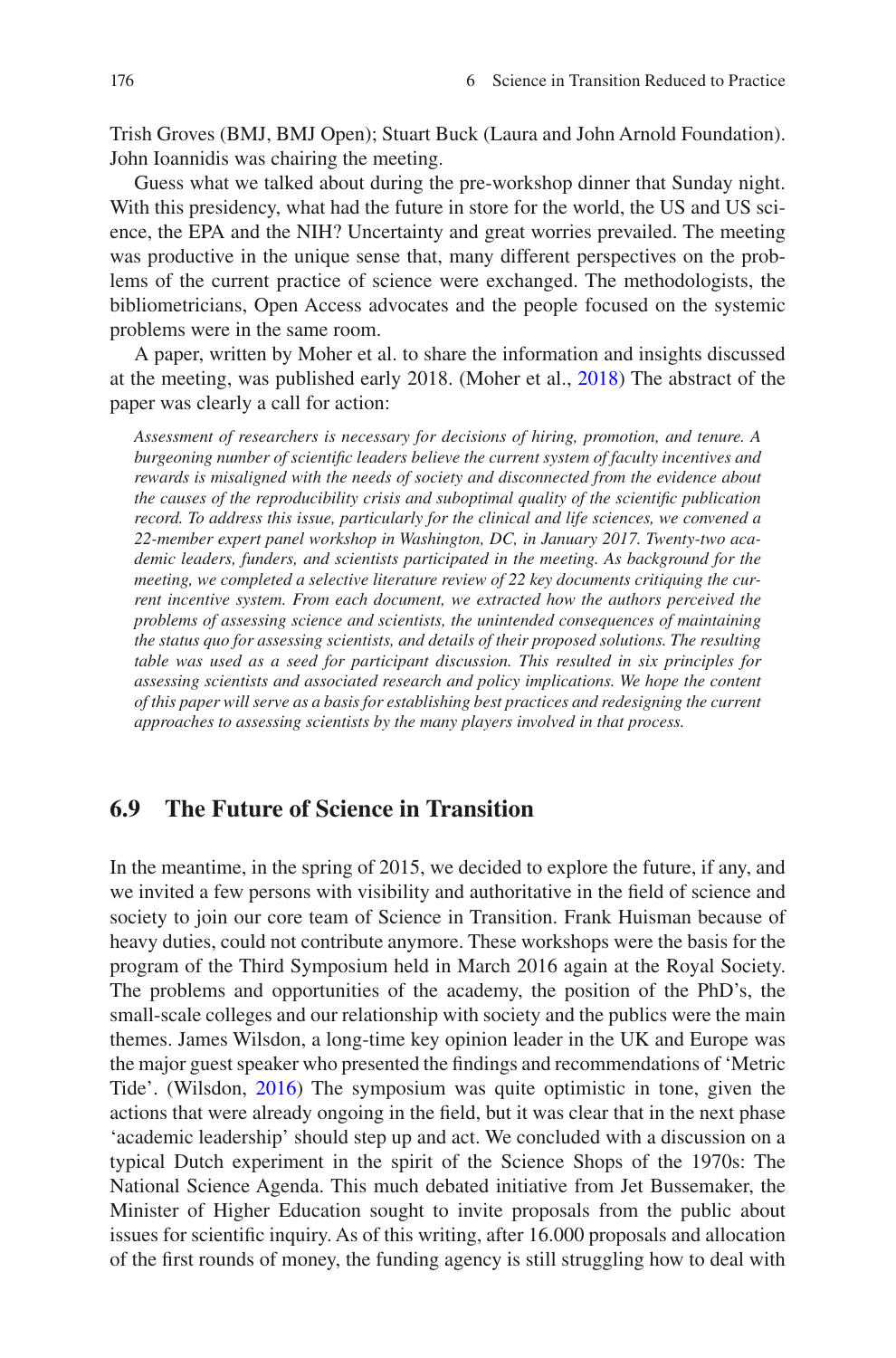it and how to continue the next years. The question obviously is whether this was the right framework. Engaging the publics is critical, but that should be beyond an inventory or wish list of all kinds of questions for research (like 'why is the sky blue?'). As argued above, engagement is not to be thought of as interests at the individual level, but a social action of publics focused on problems that have social and political priority, which may change over time.



Sarah de Rijcke, photo taken by Bart van Overbeeke

From 2016, the agenda and activities of Science in Transition very much resonated with Open Science in The Netherlands and the EU were experts wrote excellent reports on the main issues related to implementation of Open Science in the member states. At several institutes in member states and around the world actions especially regarding Recognition and Rewards and use of meaningful metrics were started. The responsible administrators of universities and funders many times went for advice to experts from the feld of research evaluation like Sarah de Rijcke, a senior staff member and now a full professor and Scientifc Director at CWTS Leiden, who had joined our 'team' in the spring of 2015. Sarah, co-author of the Leiden Manifesto then already for many years had specialized in social studies of research evaluation and had as group leader been engaged in many large international EU projects. She had then already started a large research effort to empirically evaluate interventions in the incentives and rewards system. This included our intervention at UMC Utrecht with Rinze Benedictus as one of the PhD students. Sarah, with James Wilsdon, in 2019 established a new high-profle institute, *the Research on Research Institute*, with international support from major relevant parties. <http://researchonresearch.org>. Sarah is an internationally recognized expert involved in international outreach activities related to use and meaning of metrics and science management and policies. Finally, but promising for the future of science, at 'my own' UMC Utrecht, a group of four young female PhDs took the initiative to launch *Young Science in Transition* with highly relevant and visible activities: '*How young researchers can re-shape the evaluation of their work. Looking beyond bibliometrics to evaluate success.*

[https://www.natureindex.com/news-blog/how-young-researchers-can-re](https://www.natureindex.com/news-blog/how-young-researchers-can-re-shape-research-evaluation-universities)[shape-research-evaluation-universities](https://www.natureindex.com/news-blog/how-young-researchers-can-re-shape-research-evaluation-universities)